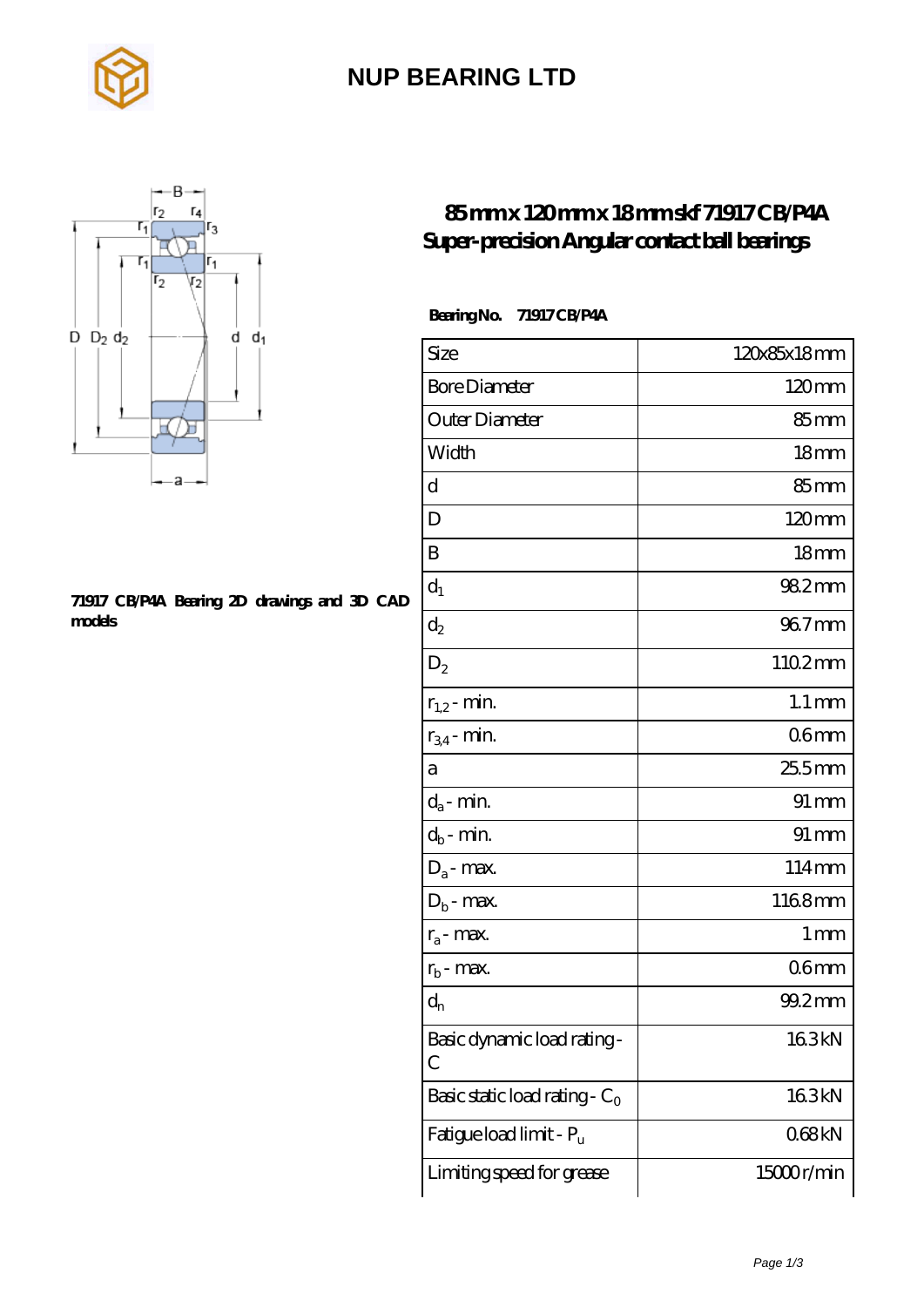

## **[NUP BEARING LTD](https://rsi-center.com)**

| lubrication                           |                     |
|---------------------------------------|---------------------|
| Limiting speed for oil<br>lubrication | 22000mm/min         |
| Ball - $D_w$                          | 6747mm              |
| Ball - z                              | 37                  |
| $G_{ref}$                             | 646cm3              |
| Calculation factor - $f_0$            | 10                  |
| Preload class $A - G_A$               | 54N                 |
| Preload class $B - G_B$               | 110N                |
| Preload class $C - G_C$               | 325N                |
| Calculation factor - f                | 1.11                |
| Calculation factor - f                | 1                   |
| Calculation factor - $f_{2A}$         | $\mathbf{1}$        |
| Calculation factor - $f_{\rm 2B}$     | 1.02                |
| Calculation factor - $f_{\chi}$       | 1.07                |
|                                       | $\mathbf{1}$        |
| Calculation factor - $f_{HC}$         |                     |
| Preload class A                       | 52N/micron          |
| Preload class B                       | 68N/micron          |
| Preload class C                       | 109N/micron         |
| $d_1$                                 | 982mm               |
| $\mathrm{d}_2$                        | 96.7mm              |
| $D_2$                                 | 1102mm              |
| $r_{1,2}$ min.                        | $1.1 \,\mathrm{mm}$ |
| $r_{34}$ min.                         | 06 <sub>mm</sub>    |
| $d_a$ min.                            | 91 mm               |
| $d_b$ min.                            | $91 \, \text{mm}$   |
| $D_a$ max.                            | 114mm               |
| $Db$ max.                             | 1168mm              |
| $r_a$ max.                            | 1 <sub>mm</sub>     |
| $r_{\rm b}$ max.                      | 06mm                |